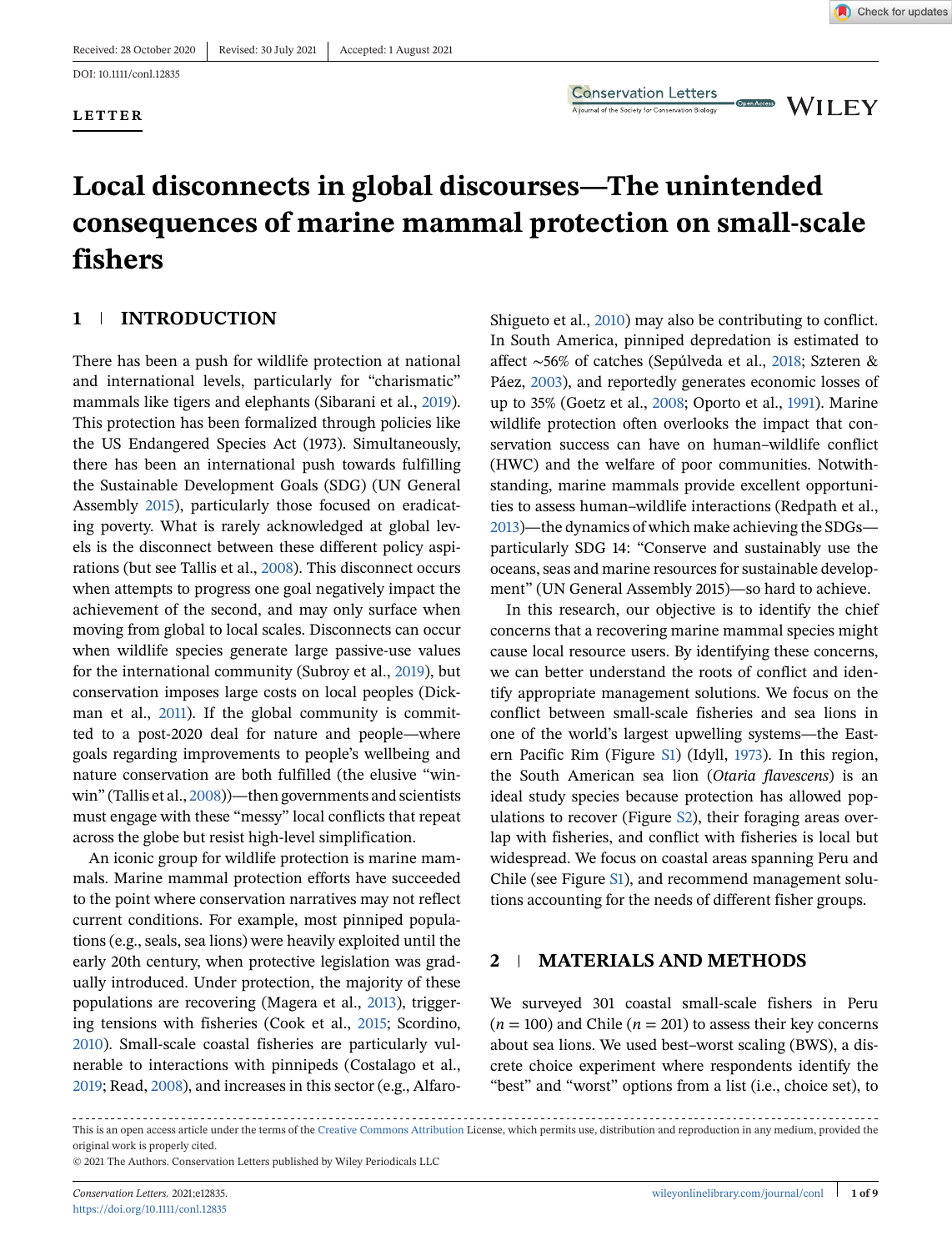**TABLE 1** Reasons why sea lions concern small-scale fishers in Peru and Chile (*n* = 301) that were assessed in the best–worst scaling  $\mathbf{S}$ 

|  | Coding          | <b>Full description</b>                                                                                       |  |  |
|--|-----------------|---------------------------------------------------------------------------------------------------------------|--|--|
|  | Strategy        | Having to change my fishing strategy (e.g., location, gear, net placement)                                    |  |  |
|  | Fish            | Sea lions eat and scare fish from my nets                                                                     |  |  |
|  | Inputs          | Spending more money to repair damaged gear or travel further                                                  |  |  |
|  | Population      | There are too many sea lions                                                                                  |  |  |
|  | Profits         | Getting less money for damaged catch                                                                          |  |  |
|  | Safety          | Travelling further offshore to avoid sea lions endangers myself and my crew                                   |  |  |
|  | Time            | Working longer hours/Spending more time away from my family (e.g., repairing gear or longer fishing<br>trips) |  |  |
|  | <b>Behavior</b> | Sea lion behavior is changing; they are no longer afraid of approaching fishing boats                         |  |  |
|  | Employment      | Being forced to seek alternative employment                                                                   |  |  |
|  | Reputation      | Conflict with sea lions is giving fishing a bad reputation                                                    |  |  |
|  | Harm            | Hurting sea lions while I am fishing                                                                          |  |  |
|  | Risks           | Sea lions may present unknown risks (e.g., disease)                                                           |  |  |
|  |                 |                                                                                                               |  |  |

identify what aspect of fishers' interactions with sea lions concerns them most (see Supporting Information and Figure S3). In the survey, we defined negative interactions as "any interaction with sea lions that has the potential to cause economic, physical or emotional harm." We developed a list of 12 reasons why sea lions might concern fishers. These reasons span economic, social, and ecological concerns, and were selected through key informant interviews and pilot surveys (Table 1 and Supporting Information). We surveyed fishing crew and presidents of fishing syndicates—covering a range of perspectives regarding local issues and fisheries management. We surveyed fishers in 10 locations in Peru and 18 in Chile (Figure S1 and Table S1). Sites were chosen to capture the locations with greatest landings and to ensure representation in each geopolitical region. We note that our sampling strategy biases responses towards areas with higher potential for interactions with sea lions, hence results should be interpreted as indicative of these areas, rather than of all smallscale fishers. The percentage of registered small-scale fishers surveyed in each location ranged from 0.3% to 67%. We analyzed responses using conditional logit (CL) (Hole, [2009\)](#page-7-0) and scale-adjusted latent class (SALC) (Rigby et al., [2015\)](#page-7-0) models. The dependent variable for both models was respondents' selection of a reason as either of most or least concern among the choice set. In the SALC, we calculated the marginal effects of preference class (here described as "preference group") membership using a multinomial logit model (Greene, [2019\)](#page-7-0). Results for CL and SALC models are presented as importance scores, which describe the probability a respondent will pick a given reason as "most important" from a set, assuming all other reasons are of average importance. Additional elements assessed in our survey regarded fishing activities, socio-demographic

information, and interactions with sea lions. We assessed how fishers responded to the words "sea lion"; what they perceived were the impacts of interactions on catch and income; how fishers defended catch from sea lions; how they perceived sea lion interactions changing over time; and potential solutions. We analyzed changes in interactions over time using a censored negative binomial model (Hilbe, [2005\)](#page-7-0). Finally, we reviewed the terrestrial HWC literature to identify solutions pertinent to each preference group. See Supporting Information for a full description of the survey approach, questions, and analytical methods.

## **3 RESULTS**

For a fifth of respondents, the first word that comes to their mind when they hear "sea lion" is "damage" (Figure [1](#page-2-0) and Table S2). Other responses include "harmful" (∼8% of respondents), "depredation" (∼5%), and "pest" (∼3%) (Figure [1\)](#page-2-0). Most of the sample (87%) indicate their interactions with sea lions are negative, ∼10% indicate neutral interactions, and 3% positive.

Results from the CL model indicate that fishers' main concern about their interactions with sea lions is that sea lion populations are too large, thus increasing the probability for negative interactions (Figure  $2(A)$  and Table S3). These results also show that fishers are generally not concerned about harming sea lions or negative reputational impacts due to sea lion conflict. The SALC analysis identifies five groups of respondents with different concerns respondents within each "preference group" share similar concerns—and two groups who respond to questions with similar consistency (i.e., scale classes)—using effects coding (Figures [2\(B\)–\(F\)](#page-3-0) and Tables S4 and S5). Involvement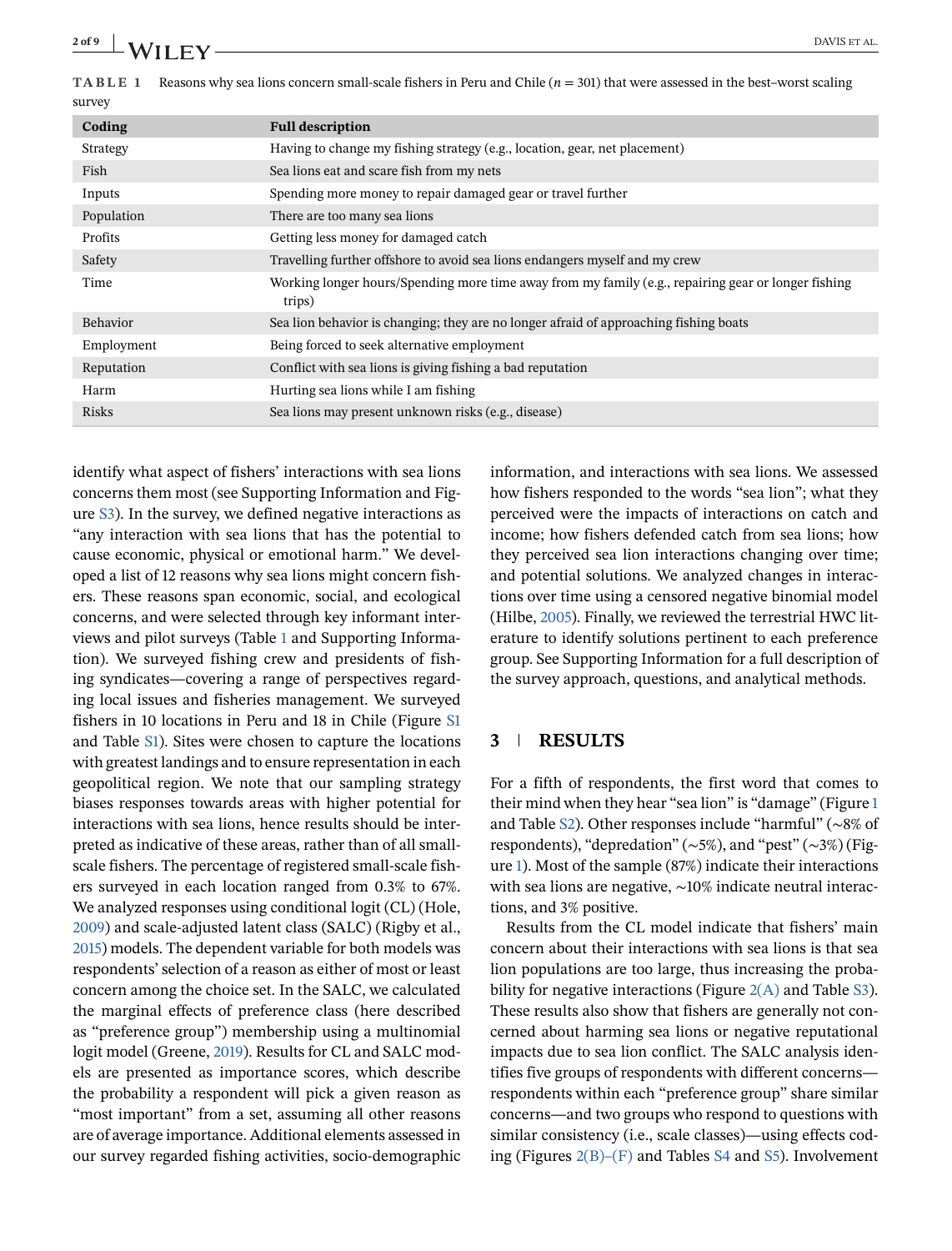<span id="page-2-0"></span>**TABLE 2** Marginal effects of socioeconomic and attitudinal characteristics, describing the change in a fishers' probability of being in each of the five-scale adjusted latent class preference groups (*Economically minded*, *Alternative livelihoods*, *Lifestyle impacts*, *Capacity focused*, *Nondifferentiated*; see Figure [2\)](#page-3-0) for a unit change in the socioeconomic or attitudinal characteristic

| Variable                              | Economically<br>minded      | <i><b>Alternative</b></i><br><i>livelihoods</i> | Lifestyle impacts      | Capacity focused       | <b>Nondifferentiated</b> |
|---------------------------------------|-----------------------------|-------------------------------------------------|------------------------|------------------------|--------------------------|
| Involved in sea                       | $-0.06$                     | 0.19                                            | 0.16                   | 0.02                   | $-0.27$                  |
| lion tourism                          | $(-0.33:0.21)$              | (0.07:0.31)                                     | $(-0.03:0.35)$         | $(-0.13:0.08)$         | $(-0.52:-0.02)$          |
| Impact of sea<br>lions on<br>earnings | $-0.05$<br>$(-0.09 - 0.02)$ | 0.00<br>$(-0.02:0.02)$                          | 0.01<br>$(-0.02:0.03)$ | 0.01<br>$(-0.01:0.03)$ | 0.03<br>(0.01:0.06)      |
| Respondents                           | $-0.64$                     | $-0.02$                                         | $-0.05$                | 0.15                   | 0.57                     |
| from Peru                             | $(-0.84 - 0.45)$            | $(-0.16:0.13)$                                  | $(-0.33:0.23)$         | (0.04:0.26)            | (0.40:0.73)              |

Median values are presented with 95% confidence intervals in brackets. Bold entries indicate significant coefficients ( $p < 0.05$ ).

Notes: Membership of preference groups was modelled probabilistically as a function of individual specific characteristics using a multinomial logit functional form. *Involved in tourism* and *Respondents from Peru* are binary variables. *Impact of sea lions on earnings* is a continuous variable ranging from −10 to 9, with each unit representing a 10% change in the impact of sea lions on fishing income. Confidence interval estimates are derived from 1,000,000 draws from the simulated parameter distributions, evaluated at mean class shares.



**FIGURE 1** Word cloud of the first word that occurred to small-scale fishers in Peru and Chile ( $n = 301$ ) when they heard the word "sea lion." Larger font size indicates a response was observed with greater frequency across the sample

in sea lion tourism, perceived impact of sea lions on earnings, and nationality significantly predict preference group membership (Table S6). The BWS approach identifies relative concern among reasons within groups of respondents, but does not indicate respondents' absolute concern within or across groups. This can be inferred from other questions in the survey, for example, fishers' response to the word "sea lion" (Figure 1).

Based on their different preferences and characteristics, we describe the five preference groups as: *Economically minded*, *Alternative livelihoods*, *Lifestyle impacts*, *Capac-*

*ity focused*, and *Nondifferentiated*. Respondents in the *Economically minded*, *Alternative livelihoods*, and *Lifestyle impacts* groups identify sea lion population size as their chief concern regarding sea lions (Figures  $2(B)$ –(D)). Respondents in the *Economically minded* group (27% of the sample) are more likely to be Chilean and focus on the negative economic impacts of sea lions (Table 2). Respondents in the *Alternative livelihoods* group (15% of sample) are 19% more likely to be involved in sea lion tourism. Respondents in the *Lifestyle impacts* group (21% of sample) are also linked with sea lion tourism, and their other concerns center on lifestyle impacts: time spent away from their families and safety issues. Although respondents in these three groups likely view sea lion population size as the underlying cause of other impacts, this is not true for all groups: the *Capacity focused* group (12% of sample) are most concerned about input costs, safety issues from increased travel, and working longer hours (Figure  $2(E)$ ). Respondents in this group are more likely to be Peruvian.

Respondents in the final group, the *Nondifferentiated* preference group (26% of sample), are more likely to be from Peru, are not linked with sea lion tourism, and report lower negative impacts of sea lions on income (Table 2). This group displays no differentiation across concerns (Table S4), reflecting all 12 reasons being of equal importance for them, or that these respondents were not engaging in the choice task.

Fishers describe other crews in their area actively protecting catch from sea lions. Approximately 62% of fishers (*n* = 298) report hearing of crews defending their catch from sea lions. Approximately 69% (*n* = 208) had heard of other crews killing sea lions to defend their catch. Finally, fishers ( $n = 126$ ) estimated that crews on other vessels kill on average 3 (median,  $IQR = 1-7$ ) sea lions per month (see Figure S4 for full details).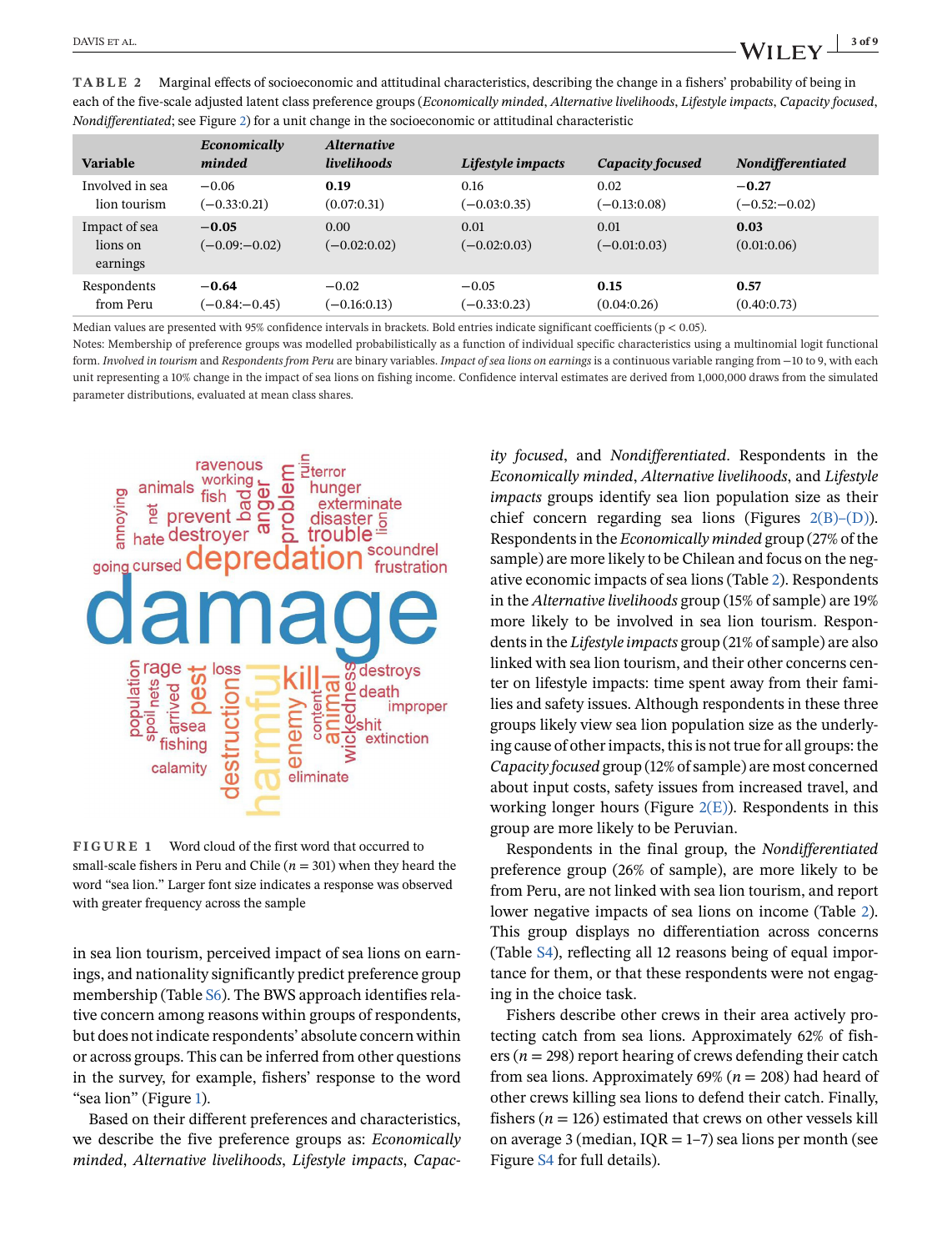<span id="page-3-0"></span>

**FIGURE 2** Importance scores for 12 reasons that sea lions may concern fishers in Peru and Chile (see Table S5 for coefficients). (A) Results from conditional logit (CL) model of pooled most and least important reasons. (B–F) Results from scale adjusted latent class (SALC) model of most and least important reasons for five preference groups. *X*-axes labels show three most important reasons in color. Class sizes are indicated in brackets. Sample size was 299, note that two respondents were dropped due to incomplete responses. For both the CL and SALC model, the dependent variable was respondents' selection of a reason for concern as either most or least important among the choice set.

Fishers report a decrease in catch due to their most recent interactions with sea lions (Table S7). Across the sample, 85% of fishers report average catch losses of >25%. The majority of respondents (90%) identify an average reduction of >20% in their take-home income due to sea lion interactions. No significant difference is identified between fishers from Peru and Chile.

Results from a censored negative binomial model show that fishers perceive their interactions with sea lions have increased by an average of 1.3% annually (*p* value 0.001; Table S8). Caution is required in the interpretation of this result given that data are retrospective. However, this result helps explain fishers' preoccupation with sea lion population numbers, which may have led to increasing numbers of interactions throughout their fishing careers.

We asked fishers what they thought was the best solution to manage their interactions with sea lions (Table [3\)](#page-4-0). Responses were grouped into three broad categories: *removing* the problem, for example, population culls; *living* with the problem, for example, compensation for damaged catch or changing fishing practices; and *separating* the problem, for example, reserve creation. The majority of fishers (∼72% of respondents) support sea lion population control, through culls or regulated harvesting, as the best way to manage their interactions with sea lions. This result mirrors findings from the BWS questions (Figure 2). Estimates of the number of sea lions currently killed by fishers each month (median per vessel = 3; Figure S4) suggest fishers are already enacting (albeit illegally) this solution. Approximately 11% of respondents say that there is no solution to conflict with sea lions.

Through a review of the terrestrial HWC literature, we identify four dominant management solutions specific to the preference groups identified in the SALC analysis (Figure [3\)](#page-4-0). Sea lion population numbers are the top concern for the average respondent. Therefore, the first solution is sea lion culls, specifically regulated harvesting (Knott et al., [2014\)](#page-7-0) or targeting problem individuals (Guerra, [2019;](#page-7-0) Lavigne, [2003\)](#page-7-0). In the terrestrial literature, there is little evidence that culls increase yields of disputed prey species—so if culls are implemented, monitoring their effectiveness with the participation of fishers will be critical so they can be abandoned if ineffective. To protect fisher welfare, regulated population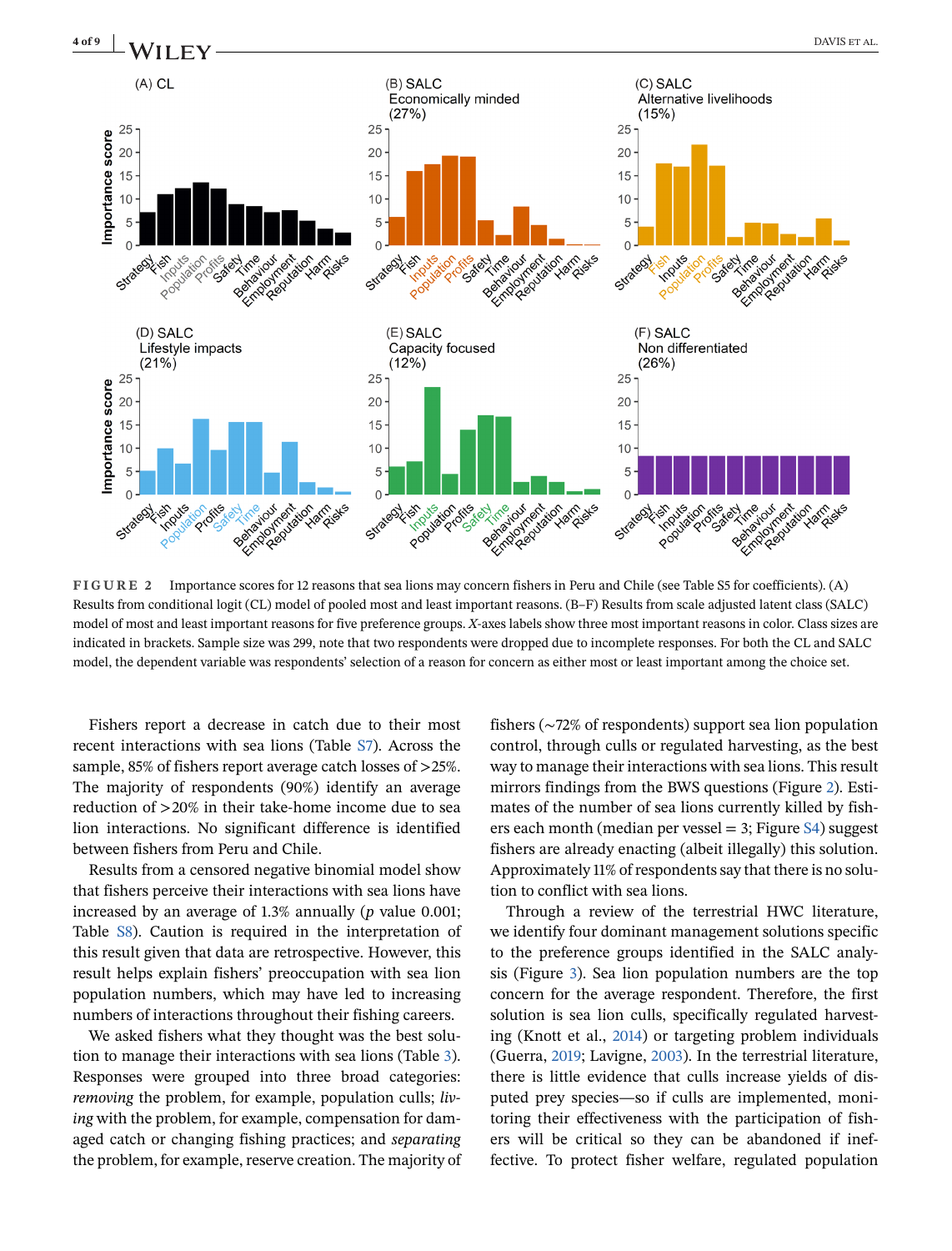<span id="page-4-0"></span>**TABLE 3** What small-scale fishers in Peru and Chile  $(n = 301)$  perceive would be the best solution to manage their interactions with sea lions

| Solution: broad category | %    | <b>Solution: subcategory</b> | %    |
|--------------------------|------|------------------------------|------|
| Remove                   | 71.8 | Population control           | 60.1 |
|                          |      | Exploit                      | 11.6 |
| Live with                | 23.3 | No solution                  | 10.6 |
|                          |      | Change fishing practice      | 4.7  |
|                          |      | Technology                   | 4.0  |
|                          |      | Research                     | 2.7  |
|                          |      | Compensation/help            | 1.3  |
| Separate                 | 3.3  | Reserve                      | 3.3  |
| Other or NA              | 1.7  | Change the law               | 0.7  |
|                          |      | <b>NA</b>                    | 1.0  |

|                 | Remove                                                                                                | Live with                                                                                                |                                                                                                                                        |                                                                                                                                                       |
|-----------------|-------------------------------------------------------------------------------------------------------|----------------------------------------------------------------------------------------------------------|----------------------------------------------------------------------------------------------------------------------------------------|-------------------------------------------------------------------------------------------------------------------------------------------------------|
|                 |                                                                                                       |                                                                                                          |                                                                                                                                        |                                                                                                                                                       |
|                 | Culls                                                                                                 | <b>Economic incentives</b>                                                                               | <b>Capacity building</b>                                                                                                               | <b>Alternative livelihoods</b>                                                                                                                        |
| Example         | • Population culls<br>• Regulated harvesting<br>- Removing problem<br>animals                         | • Compensation<br>· Insurance schemes                                                                    | ■ Training programs<br>. Information sharing<br>• Technology trials                                                                    | . Transition to marine<br>mammal eco-tourism                                                                                                          |
| <b>Benefits</b> | · Improves public<br>sentiment<br>• Gains stakeholder<br>support<br>- Reduces illegal<br>poaching     | • Non-lethal solution<br>• Incentivises tolerance<br>towards sea lions<br>• Offsets financial<br>damages | · Increases efficiency<br>· Provides broader<br>welfare benefits<br>· Increases future<br>adaptability to broad<br>range of conditions | • Sea lions provide<br>economic benefits<br>• Reconciles marine<br>mammal protection<br>and fisheries welfare<br>■ Reduces pressure on<br>fish stocks |
| Costs           | . Will not increase<br>fisheries vields<br>• Have negative impacts<br>on marine mammal<br>populations | • Could increase<br>fisheries effort, thereby<br>increasing likelihood of<br>sea lion interactions       | . Will not fully reduce<br>risk of negative<br>impacts caused by sea<br>lion interactions                                              | · Unregulated tourism<br>can have negative<br>impacts on marine<br>mammals<br>Insufficient demand                                                     |
| Target          | <b>OOOO</b>                                                                                           |                                                                                                          | $4$ $(4)$                                                                                                                              |                                                                                                                                                       |
|                 | <b>Economically-minded</b>                                                                            | Alternative-livelihoods                                                                                  | Lifestyle-impacts                                                                                                                      | Capacity-focused                                                                                                                                      |

**FIGURE 3** The benefits and costs of four management solutions to sea lion–fisheries conflict drawn from the terrestrial and marine human–wildlife conflict literature. Solutions are consistent with the "Remove" and "Live with" solution categories described in Table 3. Each management solution will be appropriate for different groups of fishers, previously identified in the scale-adjusted latent class analysis (see Figure [2\)](#page-3-0). Solutions will be most effective when used in combination, as indicated by dashed lines

control will be most effective in combination with other management solutions, including economic incentives. Economic incentives would be most appropriate for fishers who expressed concern over the financial impacts of sea lion interactions. Economic incentives include compensation and insurance schemes. Compensation is designed to reimburse, with cash or in-kind payments, damage due to wildlife impacts (Nyhus, [2016\)](#page-7-0)—with the objective of increasing tolerance for wildlife (Nyhus et al., [2005\)](#page-7-0). Compensation could be funded by revenues raised from controlled harvesting (i.e., culls) (Knott et al., [2014\)](#page-7-0) or marine mammal ecotourism (i.e., alternative livelihoods, see below). Insurance schemes typically require participants to pay a premium and allow affected individuals to recoup their losses from wildlife impacts (Dickman et al., [2011\)](#page-7-0). Capacity-building would help fishers identify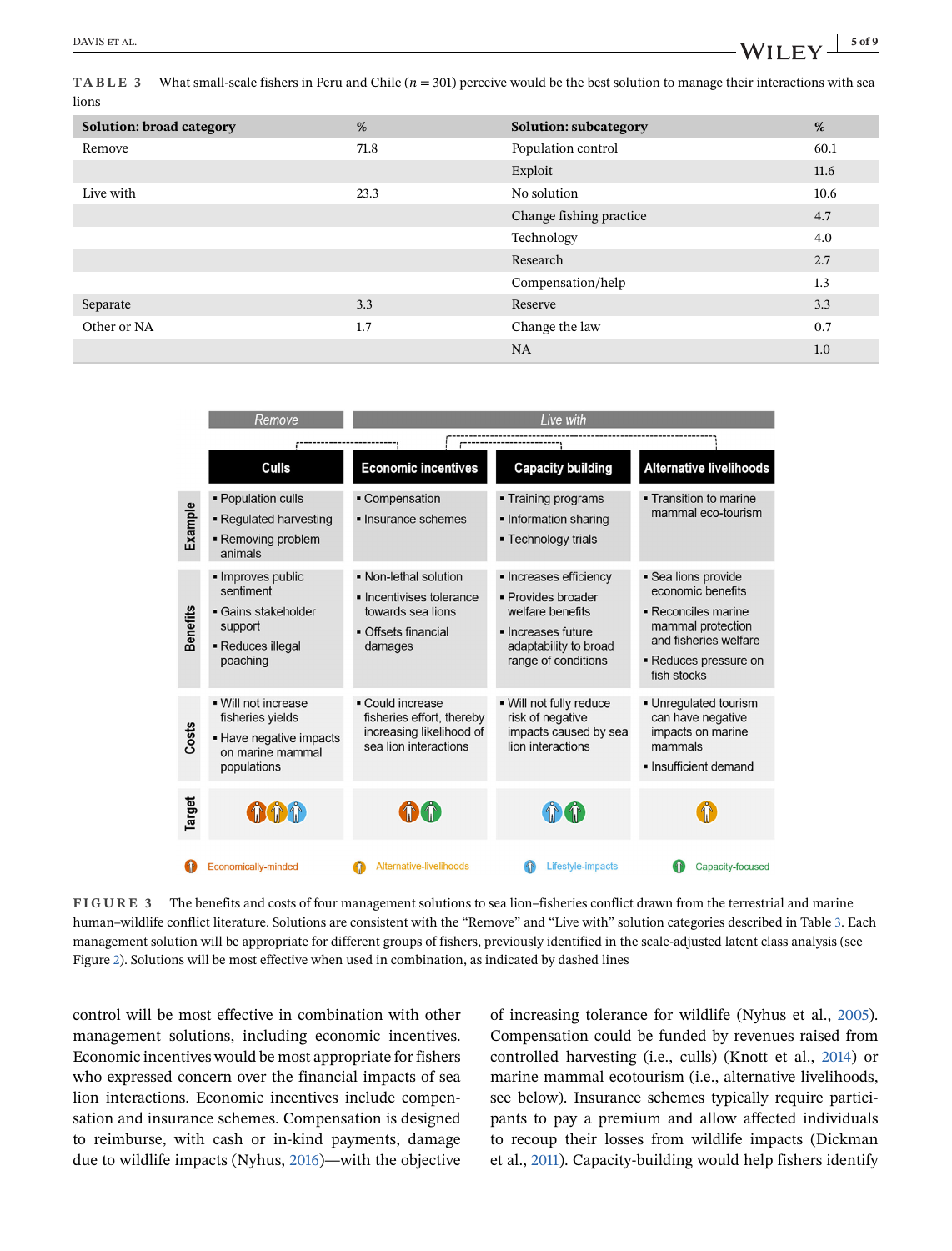fishing practices that minimize exposure or risk from conflict with sea lions. Examples from other marine settings (Guerra, [2019\)](#page-7-0) include reducing fishing gear soak times (Ward et al., [2004\)](#page-8-0), communication about areas with high densities of sea lions to avoid (Gilman et al., [2006\)](#page-7-0), or the use of technology (e.g., acoustic deterrent devices) to discourage wildlife interactions (Rabearisoa et al., [2015\)](#page-7-0). Capacity building is appropriate for fishers who express concern about how sea lions are affecting their safety or fishing efficiency. Finally, supporting some fishers to transition to alternative livelihoods, such as marine mammal ecotourism (Nyhus, [2016\)](#page-7-0), could provide a solution to sea lion–HWC. Transitioning to alternative livelihoods will be more feasible for fishers with experience or contacts in alternative industries.

# **4 DISCUSSION**

Small-scale fishers in the Eastern Pacific Rim perceive that successful protection of marine mammals, specifically the South American sea lion, has led to negative impacts on their welfare. The majority of fishers report sea liondriven catch and income losses of  $\geq$ 26%, and an average increase of ∼1.3% in interactions annually. This increase is reflected in an average annual increase of 2.1% in sea lion populations in central Chile between 1970 and 1985 (Sepúlveda et al., [2011\)](#page-8-0). Reports of catch and income losses caused by sea lions vary around the world. For example, dockside interviews from the west coast of the USA suggested revenue losses caused by sea lions equated to 14%, 84%, and 26% of total commercial salmon revenues in 1997, 1998, and 1999, respectively (Scordino, [2010\)](#page-7-0). In Coquimbo, Chile, fisher-reported catch losses due to sea lion predation have previously been estimated at 35% of total catch (Oporto et al.,[1991\)](#page-7-0). Fisher-reported estimates of catch and income losses are subject to strategic bias—fishers have strong incentives to over-represent damages. Understanding the true catch and income losses will be important if compensation policies are to be viable. Nevertheless, our results suggest that sea lion populations—bolstered by conservation success—may be contributing to the economic difficulties experienced by already income-insecure small-scale fishers. These economic difficulties have negative implications for the achievement of SDGs (UN General Assembly 2015), including SDG 1 and SDG 14 (end poverty and sustainable marine resource use, respectively).

Independent of the losses imposed on small-scale fishers by sea lions, it is common for human populations affected by HWC to retaliate based on their perception of losses (Guerra, [2019\)](#page-7-0). In our study, fishers report that large numbers of sea lions are being killed by fishers to defend their catch. We note that a precise estimate of these numbers was not the focus of the current study and would require a different approach, for example, random response methods (Oyanedel et al., [2018\)](#page-7-0). Retaliatory actions are concerning for two reasons. First, this mortality could affect sea lion population viability—particularly under future climate change scenarios (de Oliveira et al., [2012\)](#page-7-0). Second, it suggests a weakening in the perceived legitimacy of marine conservation policy—which fishers perceive to favor marine mammal protection at the expense of their own welfare. Hence, government action is needed to manage conflict, but this action must be sensitive to the needs and perceptions of different groups of fishers.

For management to successfully address conflict between sea lions and fishers, different views among fishers towards sea lions must be identified and addressed (Gelcich et al., [2005a\)](#page-7-0). We identified five groups of fishers across Peru and Chile with different concerns about sea lions. Most groups were principally concerned with increases in sea lion populations—this perception may also underpin concerns about the economic impact of sea lions. Hurting sea lions through fishing activities was not a concern for most fishers, and the majority identified population culls as the best way to resolve conflict. However, additional management strategies (e.g., capacity building activities) could supplement, or potentially replace, managed culls. These additional strategies will be essential in the current case, as some small-scale fisheries in Peru and Chile export fish and fish products to the USA (NOAA 2020). According to the US Marine Mammal Protection Act (MMPA 1972), nations that export their catch to the USA must either prohibit the intentional killing of marine mammals or certify that their fishery products do not result from the intentional killing of marine mammals. Therefore, to continue to export their catch to the USA, small-scale fisheries in Peru and Chile cannot intentionally kill marine mammals—hence nonlethal methods of conflict resolution will be necessary.

There are many global policies that aim to support smallscale fisheries. These include directives from the Food and Agricultural Organisation (FAO, [2015\)](#page-7-0), shifts to comanagement systems (Gelcich et al., [2005b\)](#page-7-0), and incorporating local knowledge into management decisions (Basurto et al., [2013\)](#page-7-0). However, these policies do not address fishers' relationships with wildlife, particularly with other fish predators such as marine mammals. This omission of HWC from fisheries policy contrasts with the focus of global conservation policy, which identifies HWC as a key challenge for effective wildlife protection. If the disconnects between global policies to protect wildlife and improve human welfare outcomes are not resolved, then local communities will continue to bear the costs of wildlife conservation (Guerra, [2019\)](#page-7-0), eventually jeopardizing conservation outcomes.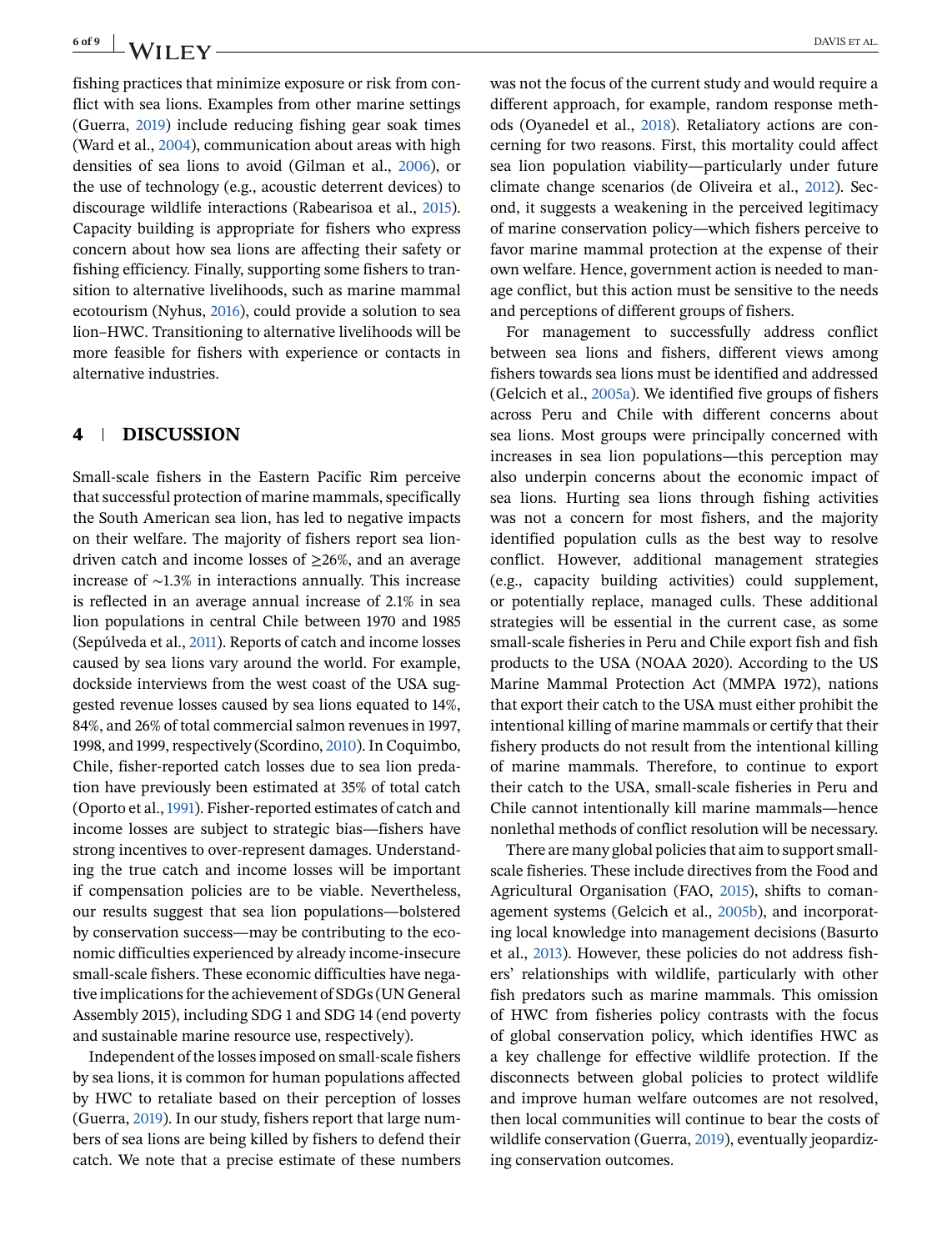Historically in Peru and Chile, sea lion-management strategies were dominated by commercial hunting or population culls (Mancilla González, [2018\)](#page-7-0)—leading to small populations. In the current survey, fishers express an expectation that these management approaches should be resumed. This result suggests that marine mammal conflict resolution in Peru and Chile is path dependent fishing communities' have never developed methods to reduce the impact of sea lion predation and expect historical management approaches to resume, returning populations to low levels (Knott et al., [2014;](#page-7-0) Nyhus, [2016\)](#page-7-0). By contrast, terrestrial HWC management has been more nuanced, and we suggest terrestrial approaches (including insurance and capacity building) could stimulate new debate to resolve marine HWC.

To avoid alienating fishers, the nuances associated with interactions between marine mammals and small-scale fishers need to be addressed in global forums. This implies the need for open dialogue with fishers and avoiding broadly enacted conservation policy that treats all marine mammals and all places equally. By incorporating the different needs and opinions of fishers in global dialogue, marine mammal policies are more likely to find solutions that protect the welfare of small-scale fisheries while maintaining viable marine mammal populations. This action will allow the global community to advance a post-2020 deal for nature and people—where improvements in one global target do not undermine another.

## **ACKNOWLEDGMENTS**

Oxford Global Challenges Research Fund (0008129) supported K. D. J. A. S. and J. M. thank PROFONANPE and SERNANP (Convenio N002-2017-RNSIIPG). E. Alfaro and C. Ortiz were key in survey administration in Peru. S. G. thanks Millennium Scientific Initiative INC2019\_015 and ANID PIA/BASAL 0002. W. A. thanks the UK Commonwealth Scholarship Commission (NZCR-2015-174), the OX/BER Research Partnership Seed Fund (OXBER\_STEM7), and the IGB 2020 guest programme.

#### **AUTHOR CONTRIBUTIONS**

All authors contributed to the design of the research and final survey instrument. S. G. and J. P. D. oversaw the survey implementation in Chile; J. A. S., J. M., and W. A. oversaw the survey implementation in Peru. K. D. and M. B. conducted analysis of best–worst scaling data. K. D. conducted all other analyses. K. D. wrote the manuscript and all authors contributed revisions to the manuscript.

# **ETH ICS STATEMENT**

The University of Exeter Business School provided ethics approval for this research (eUEBS000824 v2.0).

# **DATA AVAILABILITY STATEMENT**

The data that support the findings of this study are available from the corresponding author upon reasonable request.

## **CONFLICT OF INTEREST**

The authors declare no conflict of interest.

Katrina J. Davis<sup>1,2,3,4</sup> Joanna Alfaro-Shigueto<sup>5,6,7</sup> William N.S. Arlidge<sup>1,8,9</sup> Michael Burton<sup>4</sup> Jeffrey C. Mangel<sup>5,6</sup> Morena Mills<sup>10</sup> E.J. Milner-Gulland1 José Palma-Duque<sup>11,12</sup> Cristina Romero-de-Diego<sup>3,13</sup> Stefan Gelcich<sup>11</sup>

*<sup>1</sup> Department of Zoology, University of Oxford, Zoology Research and Administration Building, Oxford, UK <sup>2</sup> Land, Environment, Economics and Policy Institute, University of Exeter Business School, University of Exeter, Exeter, UK*

*<sup>3</sup> Centre for Biodiversity and Conservation Science, The University of Queensland, St. Lucia, Queensland, Australia <sup>4</sup> UWA School of Agriculture & Environment, University of*

*Western Australia, Crawley, Western Australia, Australia <sup>5</sup> ProDelphinus, Calle José Galvez 780E, Lima, Perú*

*<sup>6</sup> School of Biosciences, University of Exeter, Cornwall Campus, Penryn, Cornwall, UK*

*<sup>7</sup> Facultad de Biología Marina, Universidad Científica del Sur, Lima, Perú*

*<sup>8</sup> Faculty of Life Sciences, Albrecht Daniel Thaer Institute of Agricultural and Horticultural Sciences*

*Humboldt-Universität zu Berlin, Berlin, Germany*

*<sup>9</sup> Department of Biology and Ecology of Fishes, Leibniz Institute of Freshwater Ecology and Inland Fisheries, Berlin, Germany*

*<sup>10</sup> Faculty of Natural Sciences, Centre for Environmental Policy, Imperial College London, South Kensington Campus, London, UK*

*<sup>11</sup> Instituto Milenio en Socio Ecología Costera (SECOS) & Center of Applied Ecology and Sustainability, Pontificia Universidad Católica de Chile, Santiago, Chile*

*<sup>12</sup> Facultad de Ciencias, Universidad Austral de Chile, Valdivia, Chile*

*<sup>13</sup> School of Earth and Environmental Science, University of Queensland, St Lucia, Queensland, Australia*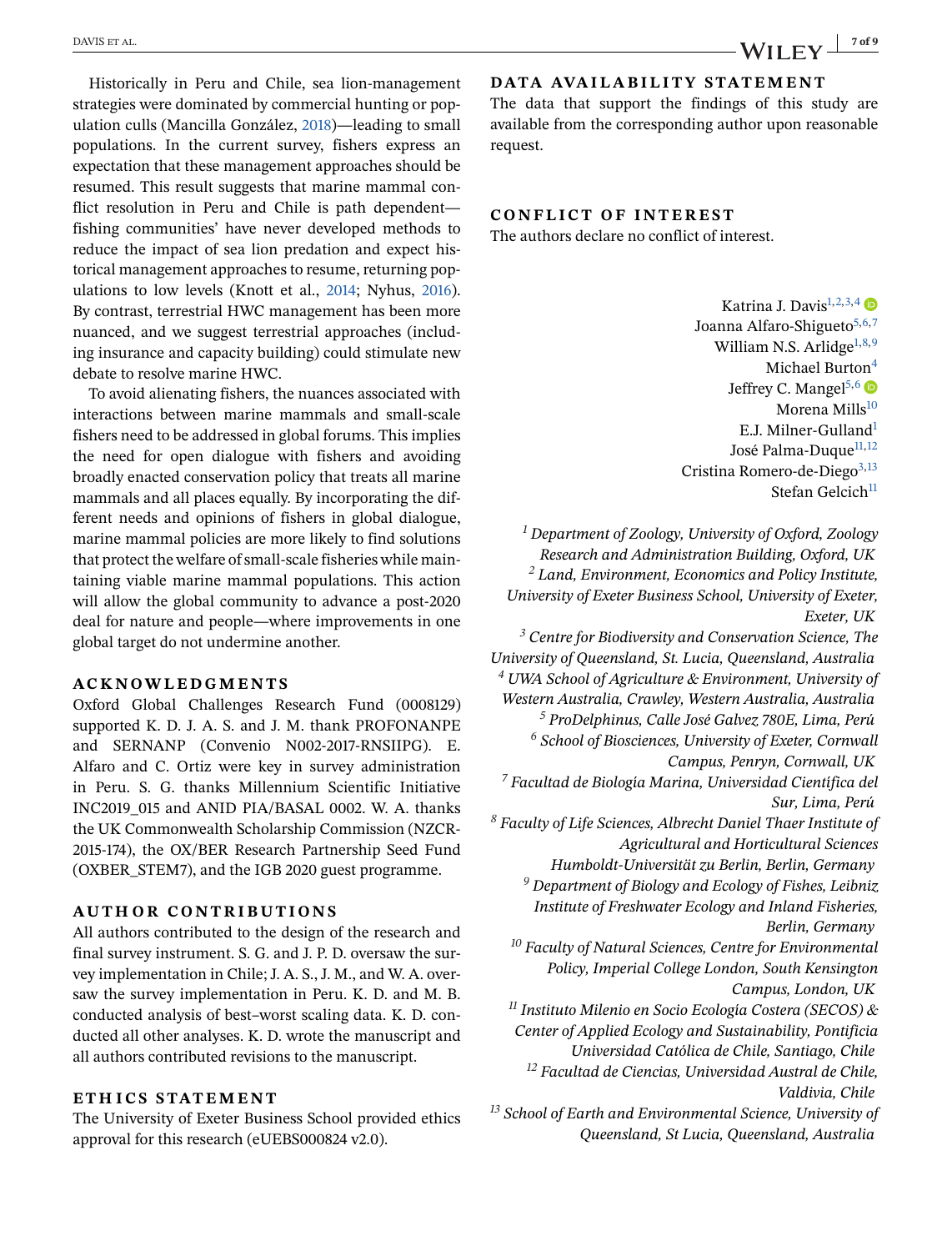# <span id="page-7-0"></span>**8 of 9 A/II EV**

#### **Correspondence**

Katrina J. Davis, Department of Zoology, University of Oxford, Zoology Research and Administration Building, 11a Mansfield Road, Oxfordshire, OX1 3SZ, UK. Email: [Katrina.davis@zoo.ox.ac.uk](mailto:Katrina.davis@zoo.ox.ac.uk)

Additional supporting information may be found in the online version of the article at the publisher's website.

#### **KEYWORDS**

Chile, human–wildlife conflict, Peru, pinnipeds, small-scale fisheries

#### **ORCID**

Katrina J. Davis<sup>®</sup> <https://orcid.org/0000-0002-6982-9381> *Jeffrey C. Mangel* **b** <https://orcid.org/0000-0002-9371-8606>

#### **REFERENCES**

- Alfaro-Shigueto, J., Mangel, J. C., Pajuelo, M., Dutton, P. H., Seminoff, J. A., & Godley, B. J. (2010). Where small can have a large impact: Structure and characterization of small-scale fisheries in Peru. *Fisheries Research*, *106*, 8–17.
- Basurto, X., Gelcich, S., & Ostrom, E. (2013). The social–ecological system framework as a knowledge classificatory system for benthic small-scale fisheries. *Global Environmental Change*, *23*, 1366– 1380.
- Cook, T. C., James, K., & Bearzi, M. (2015). Angler perceptions of California sea lion (Zalophus californianus) depredation and marine policy in Southern California. *Marine Policy*, *51*, 573–583.
- Costalago, D., Bauer, B., Tomczak, M. T., Lundström, K., & Winder, M. (2019). The necessity of a holistic approach when managing marine mammal–fisheries interactions: Environment and fisheries impact are stronger than seal predation. *Ambio*, *48*, 552–564.
- de Oliveira, L. R., Fraga, L. D., & Majluf, P. (2012). Effective population size for South American sea lions along the Peruvian coast: The survivors of the strongest El Niño event in history. *Journal of the Marine Biological Association of the United Kingdom*, *92*, 1835– 1841.
- Dickman, A. J., Macdonald, E. A., & Macdonald, D. W. (2011). A review of financial instruments to pay for predator conservation and encourage human–carnivore coexistence. *Proceedings of the National Academy of Sciences*, *108*, 13937–13944.
- FAO (Food and Agriculture Organization of the United Nations). (2015). *Voluntary Guidelines for Securing Sustainable Small-Scale Fisheries*. p. 35. Rome.
- Gelcich, S., Edwards-Jones, G., & Kaiser, M. J. (2005a). Importance of attitudinal differences among artisanal fishers toward comanagement and conservation of marine resources. *Conservation Biology*, *19*, 865–875.
- Gelcich, S., Edwards-Jones, G., Kaiser, M. J., & Watson, E. (2005b). Using discourses for policy evaluation: The case of marine common property rights in Chile. *Society & Natural Resources*, *18*, 377– 391.
- Gilman, E. L., Dalzell, P., & Martin, S. (2006). Fleet communication to abate fisheries bycatch. *Marine Policy*, *30*, 360–366.
- Goetz, S., Wolff, M., Stotz, W., & Villegas, M. J. (2008). Interactions between the South American sea lion (Otaria flavescens) and the

artisanal fishery off Coquimbo, northern Chile. *ICES Journal of Marine Science*, *65*, 1739–1746.

- Greene, W. H. (2019). *Econometric Analysis Global Edition*, 7th Edition ed. USA: Pearson Education.
- Guerra, A. S. (2019). Wolves of the Sea: Managing human-wildlife conflict in an increasingly tense ocean. *Marine Policy*, *99*, 369–373.
- Hilbe, J. (2005). *CENSORNB: Stata module to estimate censored negative binomial regression as survival model*. Boston College Department of Economics.
- Hole, A. R. (2009). CLOGITHET: Stata module to estimate heteroscedastic conditional logit model. *Statistical Software Components*. Boston College Department of Economics.

Idyll, C. P. (1973). The anchovy crisis. *Scientific American*, *228*, 22–29.

- Knott, E. J., Bunnefeld, N., Huber, D., Reljić, S., Kereži, V., & Milner-Gulland, E. J. (2014). The potential impacts of changes in bear hunting policy for hunting organisations in Croatia. *European Journal of Wildlife Research*, *60*, 85–97.
- Lavigne, D. M. (2003). Marine mammals and fisheries: The role of science in the culling debate. *Marine mammals: Fisheries, tourism and management issues*, 31–47.
- Magera, A. M., Mills Flemming, J. E., Kaschner, K., Christensen, L. B., & Lotze, H. K. (2013). Recovery trends in marine mammal populations. *PLoS One*, *8*, e77908.
- Mancilla González, P. (2018). Federico Albert: Apreciaciones sobre la caza y pesca de los lobos marinos en los territorios australes de Chile, 1901. *Sophia Austral*, 71–87.
- National Oceanic and Atmospheric Administration (NOAA). (2020). *List of Foreign Fisheries*. Office of International Affairs & Seafood Inspection.
- Nyhus, P. J. (2016). Human–wildlife conflict and coexistence. *Annual Review of Environment and Resources*, *41*, 143–171.
- Nyhus, P. J., Osofsky, S. A., Ferraro, P., Madden, F., & Fischer, H. (2005). Bearing the costs of human-wildlife conflict: The challenges of compensation schemes. p. 107 in R. Woodroffe, S. Thirgood, A. Rabinowitz editors. *People and Wildlife, Conflict or Coexistence*. Cambridge: Cambridge University Press.
- Oporto, J., Mercado, C., & Brieva, L. (1991). *Conflicting interactions between coastal fisheries and pinnipeds in southern Chile. Benguela Ecology Programme workshop on seal–fishery biological interactions, September 1991*, University of Cape Town. Benguela Ecology Programme Working Paper, BEP/SW91.
- Oyanedel, R., Keim, A., Castilla, J. C., & Gelcich, S. (2018). Illegal fishing and territorial user rights in Chile. *Conservation Biology*, *32*, 619–627.
- Rabearisoa, N., Bach, P., & Marsac, F. (2015). Assessing interactions between dolphins and small pelagic fish on branchline to design a depredation mitigation device in pelagic longline fisheries. *ICES Journal of Marine Science*, *72*, 1682–1690.
- Read, A. J. (2008). The looming crisis: Interactions between marine mammals and fisheries. *Journal of Mammalogy*, *89*, 541–548.
- Redpath, S. M., Young, J., Evely, A. *et al*. (2013). Understanding and managing conservation conflicts. *Trends in Ecology & Evolution*, *28*, 100–109.
- Rigby, D., Burton, M., & Lusk, J. L. (2015). Journals, preferences, and publishing in agricultural and environmental economics. *American Journal of Agricultural Economics*, *97*, 490–509.
- Scordino, J. (2010). *West coast pinniped program investigations on California sea lion and Pacific Harbor seal impacts on salmonids and other fishery resources*. PSMFC Portland.